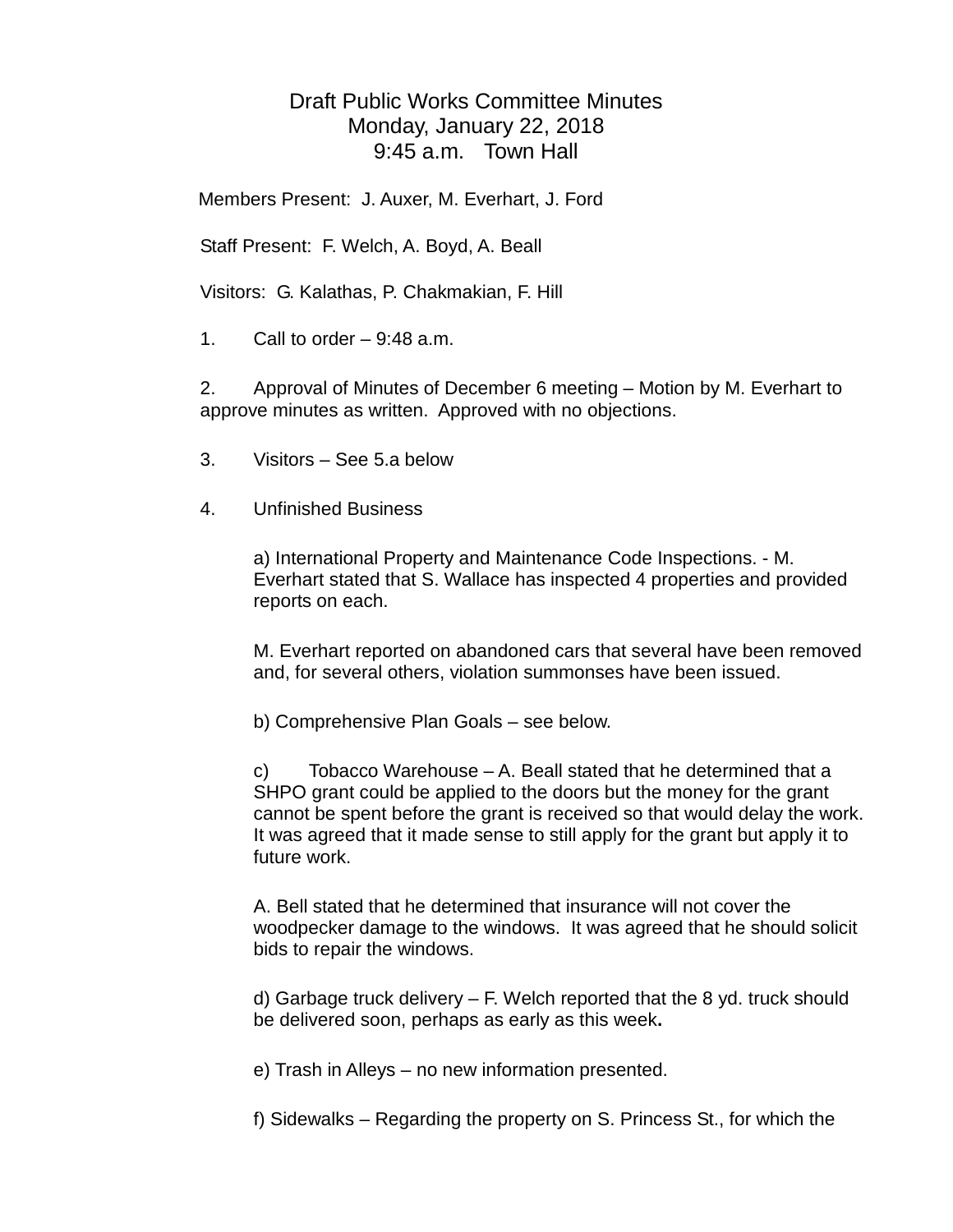property owner has failed to address the sidewalk issue, it was decided that the Town should fix the sidewalk and then take legal action to recover the costs.

g) Bridge Lights - Ken Clohan has said that he is waiting for the Town to tell him that the funding to purchase the lights is available and that he will facilitate delivery and installation**.**

h) Train Station – M. Everhart stated that there was a meeting scheduled for the night of 1/22 at which he would hear about progress on gutters and snow birds.

i) Garbage Cans / Recycling – F. Welch stated that several bids have been received to upgrade our street trash containers to 3-container units (trash/glass/other recyclables).

5. New Business

a) George Kalathas Annexation and Rezoning – It was decided that the annexation would have no financial effects with respect to Public Works since the property will have a private drive from High St. Therefore, no costs for street maintenance or plowing. Property will be included in trash collection but with only normal sanitation costs.

b) Shepherdstown Public Library re: State of the Market House – Mayor Auxer will speak to Town attorney regarding our response.

- 6. Mayor's Report None
- 7. Adjourn 10:32

Respectfully submitted, J. Ford

Comprehensive Plan Goals: